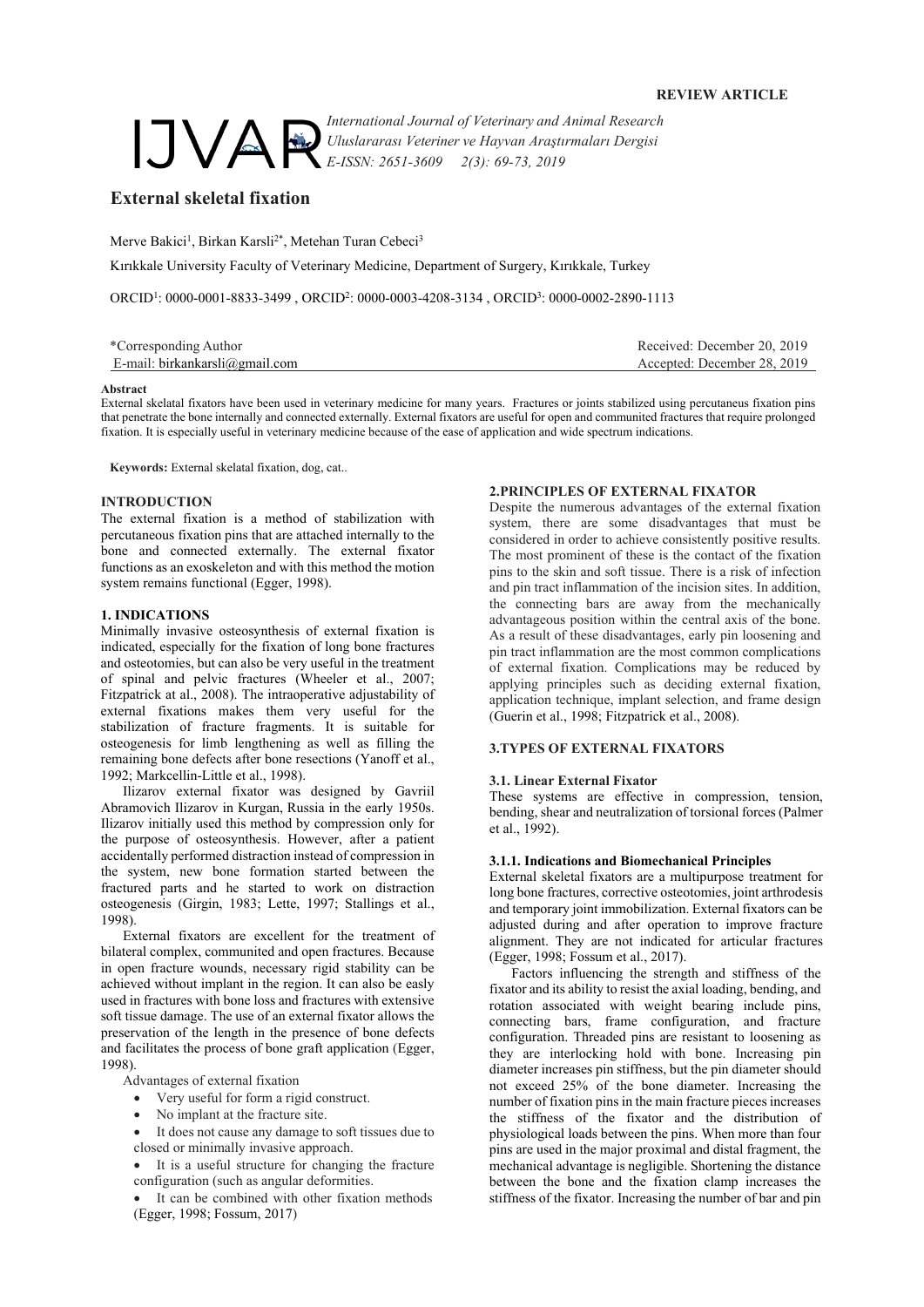planes increases the strength and stiffness of the fixator. The connection bar material (stainless steel, aluminum, carbon fiber) affects the hardness of the fixator (Egger, 1998; Fossum et al., 2017).

### **3.1.2. Equipment and Supplies**

External fixation devices comprise three basic units:

Fixation pins: Pins are classified as half pins or full pins depending on how they are applied. Half pins penetrate one skin surface and both bone cortices. Full pins penetrate one skin surface and both bone cortices, and they then exit through the opposing skin surface, transfixing the entire limb (Roe 1992; Toombs 1998). The fixation pins may be threaded. Threaded pins can be further described according to thread profile (negative or positive). Centrally threaded and end-threaded pins in which the core diameter of the threaded section is smaller than the diameter of the smooth section have a negative thread profile. If the core diameter is consistent between smooth and threaded regions, the thread profile is positive (Fossum et al., 2017).

**Connecting bars:** External connectors are made of stainless steel, titanium alloy, carbon fiber, aluminum, or acrylic (Fossum et al., 2017).

**Pin-gripping clamps:** The pin-gripping clamps connect the transfixation pins to the connecting bar. When using an acrylic system, the acrylic column serves as both the connecting bar and the pin-gripping device (Toombs, 1998).

### **3.1.3. Linear external fixator types**

The fixation frames are classified according to the number of planes held by the frame and the number of sides to which the fixator protrudes from the limb (Egger, 1998).

### **3.1.3.a. Unilateral-uniplanar (type Ia) fixators**

Type Ia fixators protrude only on one side of the extremity and are delimited by a plane, not perforating the opposite skin. Half pins are generally preferred. Type Ia fixators are usually placed laterally in the bones with long proximal level with medial chest and abdominal wall such as femur and humerus, and medially in distal long bones such as radius and tibia (Egger, 1998; Johnson, 2002).

# **3.1.3.b. Unilateral-biplanar (type Ib) fixators**

It is formed by combining two Type Ia fixators. The purpose of this is that the two fixators combined have a higher hardness than one type Ia fixator. It is not the type of fixator used very often. Type Ib fixators are most commonly applied to the radius and tibia. In radius and tibia, one of the outer bars is placed on the craniomedial surface of the bone and the second on the craniolateral surface. In Tibia, one of the outer bars is placed on the craniomedial surface of the bone and the other on the craniolateral surface. Type Ia and Type Ib fixators are the least hardening types (Egger, 1998; Johnson, 2002; Fossum et al., 2017).

# **3.1.3.c. Bilateral-uniplanar (type II) fixators**

Due to its position adjacent to the trunk, type II fixators cannot be placed on the femur or humerus. These are applied only to the radius and tibia and are usually applied in the frontal plane. Type II frames are formed by connecting one or more complete pins in each major fracture segment. The maximum type II frame consists of full pins. The minimal type II frame consists of one full pin proximal to the fracture segment and 1 full pin in the distal segment, and the remaining sites are filled with half pins. It is more durable than type I fixators (Egger, 1998; Fossum et al., 2017).

# **3.1.3.d. Bilateral-biplanar (type III) fixators**

The frames protrude from two separate edges of the extremity. It consists of both type Ia and type II frames. It is not suitable for the femur and humerus due to their position on the body walls. Radius and tibia can be used. It is the most rigid linear fixator type. Unilateral frames consist of half pins that are located on the proximal surface of the skin and near and distal cortex of the bone. In bilateral frames, it is formed so that at least one full pin passes on both sides of the fracture. The full pin fits on both the near and distal skin and bone surfaces. The two-sided frame shown is the maximum type 2 because it consists of only full pins (Egger, 1983; Bronson et al., 2003).

### **3.1.3.e. External skeletal fixators with intramedullary pins (Tie-in fixators)**

Humeral and femoral fractures are usually not fixed by external fixators alone because the most stable frames (type II and type III) cannot be applied to these bones. In order to provide the desired strength and stiffness for complex femoral or humoral fractures, it is often combined with an intramedullary pin type Ia or type Ib external fixators (Egger, 1998).

# **3.2. Circular External Fixators**

The concept of distraction osteogenesis was first introduced in the 1950s by Prof.Dr. Gavriil Abramovich was developed by Ilizarov and has been successfully used in many orthopedic diseases that have not previously been treated. Ilizarov initially used this system for compression only for osteosynthesis. However, he began to study distraction osteogenesis by observing that a patient accidentally distraction instead of compression in the system and new bone formation started between the fractured ends (Girgin, 1983; Lette, 1997; Stallings et al., 1998).

There are many definitions of distraction osteogenesis. Distraction osteogenesis is the formation of new bone which is shaped by the gradual and controlled separation of the fragments. As defined by Ilizarov, it is the formation of new bone under the influence of low pressure. Regeneration during distraction is called the law of tension-stress (Peltonen et al., 1992; Lesser, 1994; Bilgili and Olcay, 1998; Stallings et al., 1998; Trostel and Radasch, 1998; Preston, 2000).

# **3.2.1. Indications and Biomechanical Principles**

Circular external fixators are used for closed fractures of the limb (metaphyseal, diaphyseal, epiphyseal), treatment of congenital and traumatic pseudoarthrosis, nonunion, malunion, open fractures, correction of long bone and joint deformities, maxillofacial surgery fort he treatment mandibular hypoplasia, compress or distract fractures (Sisk, 1983; Bilgili and Olcay, 1998; Degna et al., 2000).

The circular external fixator is uniquely suited for controlled distraction of bone segments, resulting in new bone formation in the trailing pathways called distraction osteogenesis. Small-diameter tensioned wires provide adequate stability to bone segments but allow controlled axial micromotion at the fracture site without compromising the fixator's stability (Lesser, 1998; Fossum et al., 2017).

For optimal mechanical stability, the frame comprises four rings securing four pairs of wires that are placed as close to perpendicular as the soft tissue anatomy allows. Ring diameter affects wire length and mechanical properties of the circular fixator. Increasing ring diameter decreases axial stiffness and to a lesser extent, torsional and bending stiffness. The smallest ring diameter, allowing a minimum of 2 cm between skin and ring, provides the optimal mechanical performance. The most proximal and most distal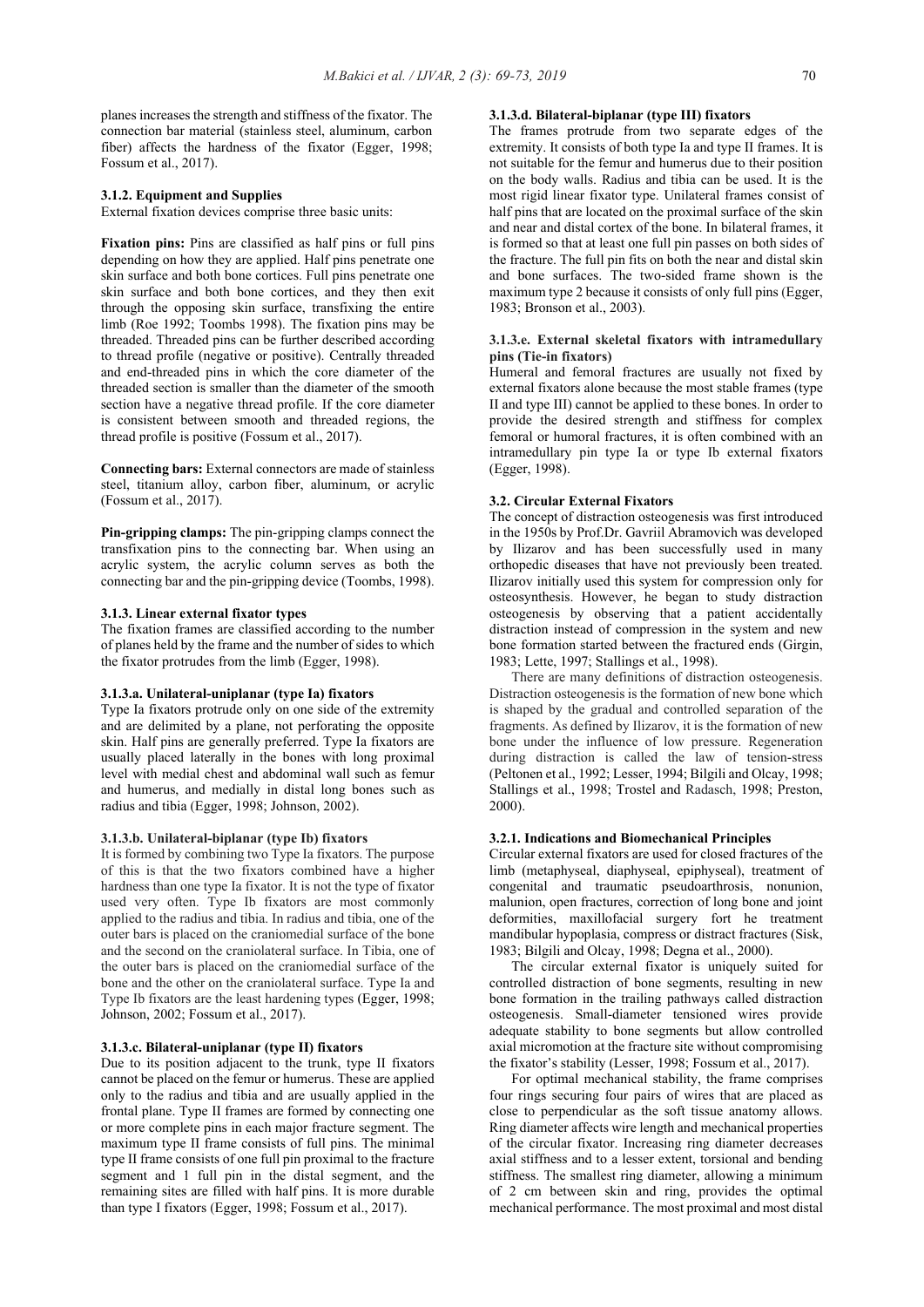rings are placed at their respective metaphyseal locations, and the inner two rings are placed close to the fracture. This "far, near, near, far" construction provides optimal control and stabilization of the major bone segments (Lesser, 1998; Fossum et al., 2017).

# **3.2.2. Equipment and Supplies**

**Wires:** Wires used for dogs and cats are generally 1, 1.2, or 1.5 mm in diameter. Wire strength and stiffness increase proportionately to the diameter of the wire. Wires with a bayonet point are preferred for drilling through cortical bone. Wires with a trocar point are reserved for drilling through cancellous bone (Fossum et al., 2017).

**Rings:** The unique feature and the central element of a circular external skeletal fixator is the ring. Rings are usually made of aluminium, stainless steel, or carbon fiber composite and have several holes around their circumference for placement of the other components. They are available in several diamaters and may be complete rings or partial rings (called arches) (Johnston and Tobias, 2018).

**Wire fixation bolts:** Cannulated wire fixation bolts allow wire passage through a concentrically placed hole at the base of the bolt head. The fixation bolt is then tightened to the ring surface with a nut, securely clamping the wire (Fossum et al., 2017).

**Wire tensioner:** The tensioner is an instrument used to tension the wires to an exact force. Wire tension affects the overall rigidity of the fixator construct. The exact amount of tensioning needed depends on the animal's weight, the local bone quality, the treatment plan, and the frame construction. Cats and small dogs do not require tensioning of the wires (Fossum et al., 2017).

**Wrenches:** At least two appropriately sized crescent wrenches are necessary for tightening bolts and nuts simultaneously (Fossum et al., 2017).

# **3.2.3. Treatment With Circular External Fixator**

# **3.2.3.a. Arthrodesis**

Circular external fixator can be used for carpal and tarsal arthrodesis. After the cartilage is removed, a pre-assembled frame with two rings proximal to the joint and two rings distal to the joint is placed and fixed (Marcellin-Little, 2003; Fossum et al., 2017).

### **3.2.3.b. Bone Lengthening**

Bone lengthening is used to correct a shortened bone after premature physeal closure. Bone transport is used to fill a bone defect produced by traumatic bone loss or resection of a bone tumor. Successful application of this technique requires close attention to the details of appropriate osteotomy technique; preservation of marrow, periosteum, and extraosseous blood supply; application of a stable circular construct; and correct rate and rhythm of distraction (Fossum et al., 2017).

An optimum rate of 1 mm per day divided into a rhythm of four distractions per day (i.e., 0.25 mm per distraction) has been shown to favor regenerate bone formation without causing soft tissue discomfort and to be clinically achievable. Rate and rhythm of distraction can be varied slightly depending on the patient and on radiographic evidence of regenerate formation. An hourglass configuration of the regenerate bone indicates an overly rapid distraction rate. Inconsistent radiopacity, irregular bone columns, and focal failures of bone formation indicate

instability or poor vascularity; the rate of distraction should be decreased until a normal regenerate is observed (Lesser, 1998).

### **3.2.3.c. Bone Transport**

The principles and techniques described for bone lengthening are used when moving a segment of bone into a bone defect while stimulating new bone formation in the trailing pathway. The technique of bone transport is used to fill large bone column defects occurring after trauma, nonunion, osteomyelitis with sequestered bone, or bone tumor resection (Fossum et al., 2017).

#### **3.2.3.d. Angular Limb Deformity Correction**

Circular fixators are indicated for dogs that have severe limb length discrepancy, when additional extensive growth is anticipated, and in dogs that have significant craniocaudal deformity (Egger, 1998).

# **3.3. Hybrid External Fixators**

# **3.3.1. Indications and Biomechanical Principles**

Hybrid external fixators are a combination of ring fixator and linear fixator. Hybrid fixators are indicated for fractures near the joint. Hybrid fixators can be applied to the radius, tibia, femur and humerus. Typically, type Ia and Ib hybrid fixators are applied to the radius and tibia. Modified frames using fixation pins passing through the loop and connected to an intramedullary pin are applied to the humerus and femur. Hybrid fixators are also used for the treatment of some angular limb deformities (Fossum et al., 2017).

#### **3.4. Acrylic External Fixation System**

#### **Advantages:**

- Easy to use.
- No restrictions such as pin size.
- No complex planning or pre-assembly of fixator frames required before assembly
- There is little risk of loosening of pins or connecting bars.
- The surgeon can insert the pins freely into the bone (Kraus et al., 2003).

### **Disadvantages:**

- Reduction is difficult to maintain if used for primary fixation.
- Heat (curing) occurs during polymerization.
- The fumes produced during the preparation are harmful, toxic and teratogenic (Kraus et al., 2003). •

# **5. POSTOPERATIVE MANAGEMENT OF EXTERNAL FIXATORS**

After surgery, the fixator and limb should be cleaned from blood and debris. Protective plastic caps should be applied to the cut end of each pin (Choate et al., 2011).

First, topical antibiotic (eg Bacitracin, neomycin and polymyxin B) ointment should be applied to the fixation element and skin interfaces to reduce microbial contamination and transition from the skin surface to the fixation element (Aron and Dewey, 1992; Rovesti et al., 2007). Sterile gauze is then placed between each fixing element and the skin to prevent the bandage layers from sticking. (Choate et al., 2011). Then the limb is wrapped with cotton. This bandage absorbs the exudate that may occur and reduces postoperative swelling that has the potential to cause soft tissue necrosis ( Harari et al., 1996 ).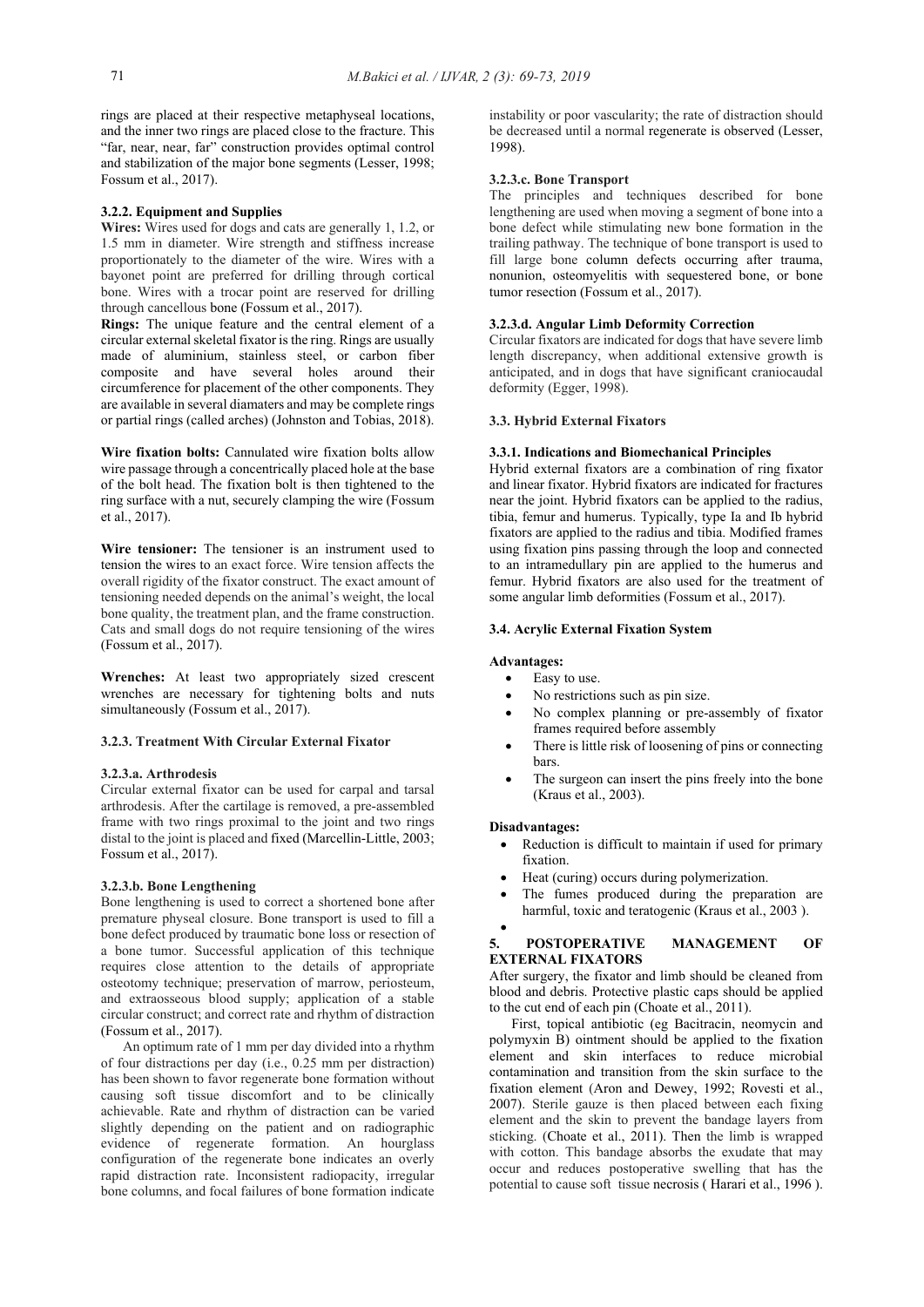The pressure also reduces the movement of soft tissues around the fixation elements. The frequency of bandage changes is determined by the drainage intensity of open wounds (if present) (Choate et al., 2011).

In cases where pressure bandage is no longer required, a protective bandage technique is used. This bandage is intended to protect the animal and its owners from accidental damage or injury. The protective bandage should allow the maintenance of interfaces between the skin and fixation elements (Choate et al., 2011).

The time between routine check-ups depends on the complications and the fixator care of the patient owner (Lewis ve Bloomberg, 1994; Anderson et al., 2002). At each check-up, the fixator should be inspected and tightened. Radiographs should be obtained at intervals of four to six weeks during the recovery period. The fixator can be removed when bone healing is clinically and radiographically shaped (Choate et al., 2011).

External skeletal fixation is a multimodal and effective treatment model, but requires careful care throughout the healing period. Before deciding to use an external fixator, the possibility of patient owners and pets to follow postoperative care instructions should be considered. Fixators usually need to be maintained for a long period of time, and if the owner's suitability or pet's tolerance to the structure is low, external fixation will not be appropriate for that patient (Choate et al., 2011).

#### **6. COMPLICATIONS**

#### **6.1. Pin tract drainage**

Soft tissue movement around a fixation element causes exudation (Aron and Dewey 1992; Piermattei et al. 2006). Excessive or prolonged drainage causes loosening of the fixation component and infection (Aron and Dewey, 1992; Lewis and Bloomberg, 1994; Piermattei et al., 2006).

#### **6.2. Implant loosening**

The place where the fixation element enters the bone is the weakest link of the structure (Lewis and Bloomberg, 1994). Bone resorption and subsequent implant relaxation may occur if necrosis of the bone surrounding the fixation element occurs during placement. Insertion of pins or wires that are too close to the fracture site is caused by insufficient frame rigidity, excessive soft tissue movement around the fixation elements, or infection of a fixation element pathway (Choate et al., 2011).

#### **6.3. Infection**

Drainage is purulent, the fixation components are loosened by excessive drainage, bone lysis around the fixation element is visible by radiography and the use of the extremity by the patient is reduced (Aron and Dewey, 1992; Harari et al., 1996). In the treatment of infection of the fixation component pathway, it is necessary to remove the fixation component, clean the pathway of the fixation pathway and the surrounding soft tissues and apply systemic antibiotics (Choate et al., 2011).

# **6.4.Iatrogenic Fractures**

Fracture of the pin channels is typically a result of inappropriate surgical technique. Using fixation component exceeding one third of the diameter of the bone; other fixation pins, and inadequate post-operative exercise restriction are considered to be the causes of fractures (Piermattei et al., 2006).

#### **REFERENCES**

Anderson GM, Lewis DD, Radasch RM, et al. 2002. Circular external skeletal fixation stabilization of antebrachial and crural fractures in 25 dogs. J Am Anim Hosp Assoc, 39(5):479-498.

Aron DN, Dewey CW. 1992. Application and postoperative management of external skeletal fixators. Vet Clin North Am Small Anim Pract, 22(1):69-98.

Bilgili H, Olcay B. 1998. İlizarov'un Sirküler Eksternal Fiksasyon Sistemi. Bölüm 1. Sistemin Tarihçesi, Bölümleri, Endikasyonları ve Prensipleri. Veteriner Cerrahi Dergisi, 4 (3-4): 62-66.

Bronson DG, Ross JD, Toombs JP, et al. 2003. Influence of the connecting rod on the biomechanical properties of five external skeletal fixation configurations. Vet Comp Orthop Traumatol, 16:82–87.

Choate CJ, Lewis DD, Radasch RM. (2011, February 01). Postoperative management of external fixators in dogs and cats. Retrieved from

http://veterinarymedicine.dvm360.com/postoperativemanagement-external-fixators-dogs-and-cats

Degna TM, Ehrhart N, Feretti A, Buracco P. 2000. Bone Transport Osteogenesis for Limb Salvage. Vet. Comp. Orthop. Ttraumatol, 13: 18-22.

Egger EL. 1998. External Skeletal Fixation. In: Bojrab MJ (Ed), Current Techniques in Small Animal Surgery. Williams & Wilkins, Maryland (USA), pp. 941-950.

Fitzpatrick N, Lewis D, Cross A. 2008. A biomechanical comparison of external skeletal fixation and plating for the stabilization of ilial osteotomies in dogs. Vet Comp Orthop Traumatol, 21:349–57.

Fossum TW, Dewey CW, Horn CV, et al. (2017) Küçük Hayvan Cerrahisi. Medipres, Malatya,Turkey, pp.1067- 1079.

Girgin O. 1983. Özel cihazımızla yaptığımız tibia uzatmaları: VII. Türk Milli Türk Ortopedi ve Travmatoloji Kongre Kitabı, pp. 86-89.

Guerin SR, Lewis DD, Lanz OI, et al. 1998. Comminuted supracondylar humeral fractures

repaired with a modified type I external skeletal fixator construct. J Small

Anim Pract, 39:525–32.

Harari J, Seguin B, Bebchuk T, et al. 1996. Closed repair of tibial and radial fractures with external skeletal fixation. Compend Contin Educ Pract Vet, 18(6):651-665.

Johnson AL. 2002. External Skeletal Fixators. In: Fossum TW (Ed): Small Animal Surgery, Mosby, Missouri (China), pp. 861-875.

Kraus KH, Toombs JP, Ness MG. 2003 External Fixation in Small Animal Practice. Blackwell Publishing, Oxford, UK, pp. 53-68.

Lesser AS. 1994. Segmental Bone Transport for the Treatment of Bone Deficits. Journal of the American Animal Hopital Association, 30: 322-330.

Lesser AS. 1998.Ilizarov technique. In: Bojrab MJ (Ed), Current Techniques in Small Animal Surgery. Williams & Wilkins, Maryland (USA), pp. 950-963.

Lette. Y 1997. Application of the İlizarov method in veterinary orthopaedic surgery (part 1). Ejcap, 7: 26-50

Lewis DD, Bloomberg MS. 1994. External skeletal fixation. Waltham Focus, 4(4):9-18.

Marcellin-Little DJ, Ferretti A, Roe SC, et al. 1998. Hinged Ilizarov external fixation for correction of antebrachial deformities. Vet Surg, 27:231–45.

Marcellin-Little DL. 2003. External Skeletal Fixation. In: Slatter D (Ed), Text Book of Small Animal Surgery, WB